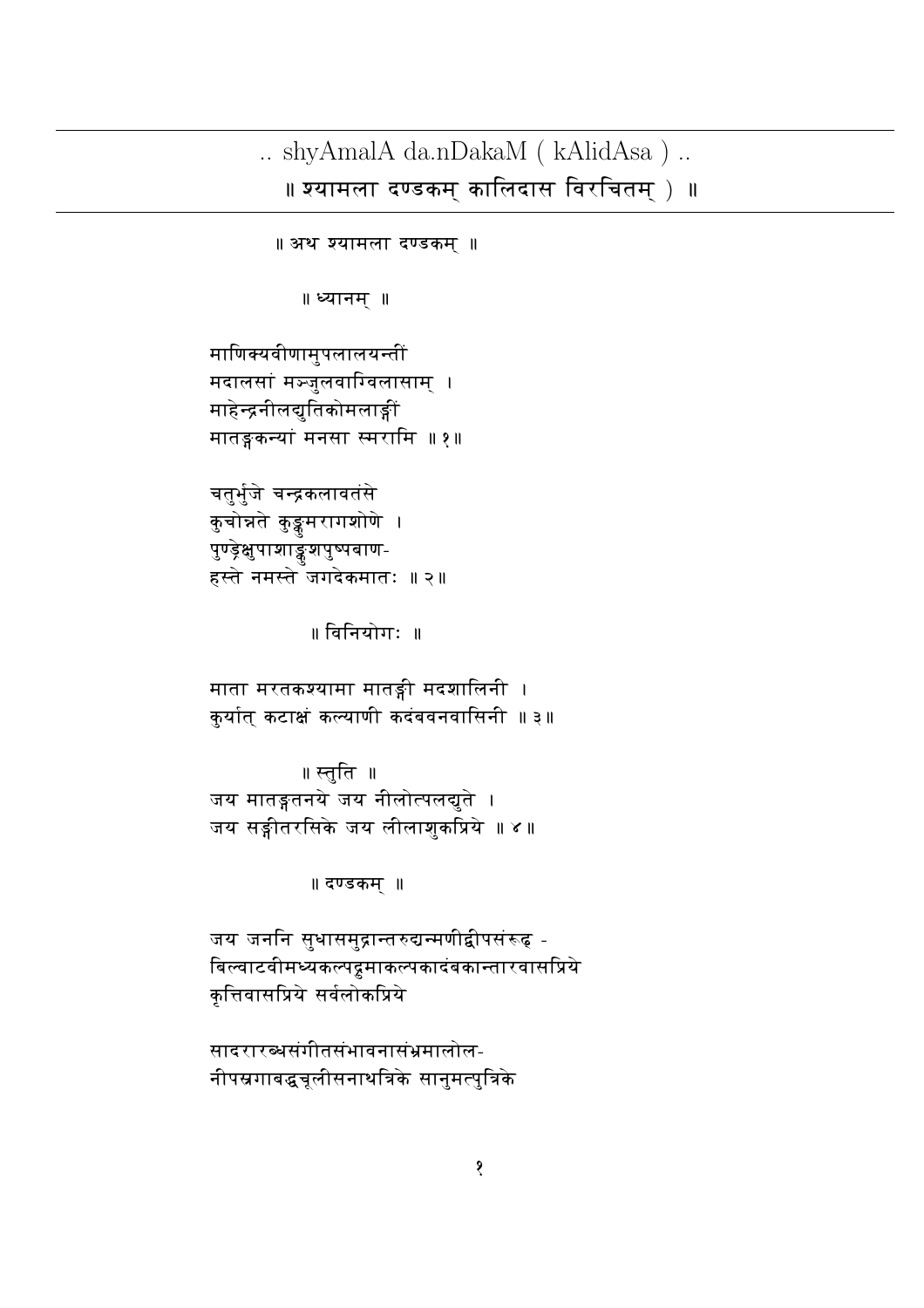शेखरीभूतशीतांशुरेखामयूखावलीबद्ध-सुस्निग्धनीलालकश्रेणिशृङ्गारिते लोकसंभाविते कामलीलाधनुस्सन्निभभ्रुलतापुष्पसन्दोहसन्देहकुल्लोचने वाक्सुधासेचने चारुगोरोचनापङ्कलेलीललामाभिरामे सुरामे रमे

प्रोल्लसद्धवालिकामौक्तिकश्रेणिकाचन्द्रिकामण्डलोद्गासि लावण्यगण्डस्थलन्यस्तकस्तूरिकापत्ररेखासमुड्भतसौरभ्य-संभ्रान्तभृङ्गाङ्गनागीतसान्द्रीभवन्मन्द्रतन्त्रीस्वरे सुस्वरे भास्वरे

वल्लकीवादनप्रक्रियालोलतालीदलाबद्ध-ताटङ्कभूषाविशेषान्विते सिद्धसम्मानिते

दिव्यहालामदोद्वेलहेलालसच्चक्षुरान्दोलनश्रीसमाक्षिप्तकर्णैक-नीलोत्पले श्यामले पूरिताशेषलोकाभिवाञ्छाफले श्रीफले

स्वेदबिन्दूल्लसद्फाललावण्य निष्यन्दसन्दोहसन्देहकुन्नासिकामौक्तिके सर्वविश्वात्मिके सर्वसिद्धयात्मिके कालिके मुग्द्धमन्दस्मितोदारवक्त्र-स्फुरत् पूगताम्बूलकर्पूरखण्डोत्करे ज्ञानमुद्राकरे सर्वसंपत्करे पद्यभास्वत्करे श्रीकरे

कुन्दपुष्पद्युतिस्निग्धदन्तावलीनिर्मलालोलकल्लोलसम्मेलन स्मेरशोणाधरे चारुवीणाधरे पक्वबिंबाधरे

सुललित नवयौवनारंभचन्द्रोदयोद्वेललावण्यदुग्धार्णवाविर्भवत् कम्बुबिम्बोकभुत्कन्थरे सत्कलामन्दिरे मन्थरे

दिव्यरत्नप्रभाबन्धुरच्छन्नहारादिभूषासमुद्योतमानानवद्याङ्ग-शोभे शुभे

रत्नकेयूररश्मिच्छुटापल्लवप्रोल्लसद्दोल्लताराजिते योगिभिः पुजिते विश्वदिङ्मण्डलव्याप्तमाणिक्यतेजस्स्फरत्कङ्कणालंकते विभ्रमालंकृते साधुभिः पूजिते वासरारंभवेलासमुज्जम्भ माणारविन्दप्रतिद्वन्द्विपाणिद्वये सन्ततोद्यद्दये अद्वये दिव्यरत्नोर्मिकादीधितिस्तोमसन्ध्यायमानाङ्गलीपल्लवोद्य न्नखेन्दुप्रभामण्डले सन्नुताखण्डले चित्प्रभामण्डले प्रोल्लसत्कुण्डले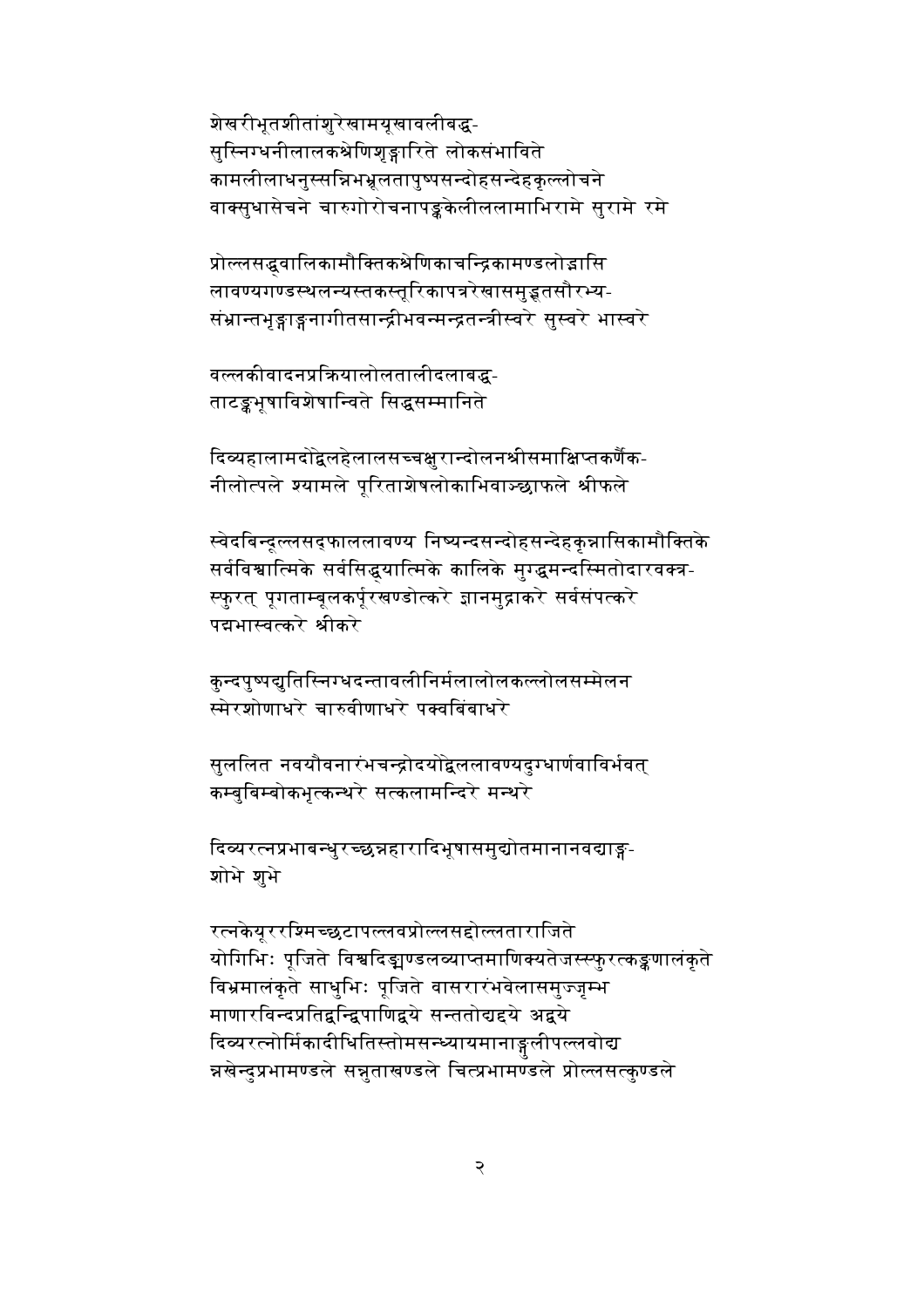तारकाराजिनीकाशहारावलिस्मेर चारुस्तनाभोगभारानमन्मध्य-वल्लीवलिच्छेद वीचीसमुद्यत्समुल्लाससन्दर्शिताकारसौन्दर्यरत्नाकरे वल्लकीभुत्करे किङ्करश्रीकरे

हेमकुंभोपमोत्तुङ्ग वक्षोजभारावनम्रे त्रिलोकावनम्रे लसद्वुत्तगंभीर नाभीसरस्तीरशैवालशङ्काकरश्यामरोमावलीभूषणे मञ्जुसंभाषणे

चारुशिञ्चत्कटीसुत्रनिर्भत्सितानङ्गलीलधनुश्शिञ्चिनीडंबरे दिव्यरत्नाम्बरे

पद्मरागोल्लस न्मेखलामौक्तिकश्रोणिशोभाजितस्वर्णभूभुत्तले चन्द्रिकाशीतले विकसितनवकिंशुकाताम्रदिव्यांशुकच्छन्न चारूरुशोभापराभृतसिन्दूरशोणायमानेन्द्रमातङ्ग हस्मार्ग्गले वैभवानर्ग्गले श्यामले कोमलस्निग्द्ध नीलोत्पलोत्पादितानङ्गतृणीरशङ्काकरोदार जंघालते चारुलीलागते नम्रदिक्पालसीमन्तिनी कुन्तलस्निग्द्धनीलप्रभापुञ्चसञ्जातदुर्वाङ्कराशङ्क सारंगसंयोगरिंखन्नखेन्द्रज्ज्वले प्रोज्ज्वले निर्मले प्रह्व देवेश लक्ष्मीश भूतेश तोयेश वाणीश कीनाश दैत्येश यक्षेश वाय्वग्निकोटीरमाणिक्य संह्रष्टबालातपोद्दाम--लाक्षारसारुण्यतारुण्य लक्ष्मीगृहिताङ्घ्रिपद्ममे सुपद्मे उमे

सूरुचिरनवरत्नपीठस्थिते सुस्थिते रत्नपद्मासने रत्नसिम्हासने शङ्कपद्मद्वयोपाश्रिते विश्वते तत्र विघ्नेशदुर्गावटुक्षेत्रपालैर्युते मत्तमातङ्ग कन्यासमूहान्विते भैरवैरष्टभिर्वेष्टिते मञ्चुलामेनकाद्यङ्गनामानिते देवि वामादिभिः शक्तिभिस्सेविते धात्रि लक्ष्म्यादिशक्त्यष्टकैः संयुते मातृकामण्डलैर्मण्डिते यक्षगन्धर्वसिद्धाङ्गना मण्डलैरर्चिते

भैरवी संवते पञ्चबाणात्मिके पञ्चबाणेन रत्या च संभाविते प्रीतिभाजा वसन्तेन चानन्दिते भक्तिभाजं परं श्रेयसे कल्पसे योगिनां मानसे द्योतसे छन्दसामोजसा भ्राजसे गीतविद्या विनोदाति तृष्णेन कृष्णेन संपूज्यसे भक्तिमच्चेतसा वेधसा स्तुयसे विश्वहृद्येन वाद्येन विद्याधरैर्गीयसे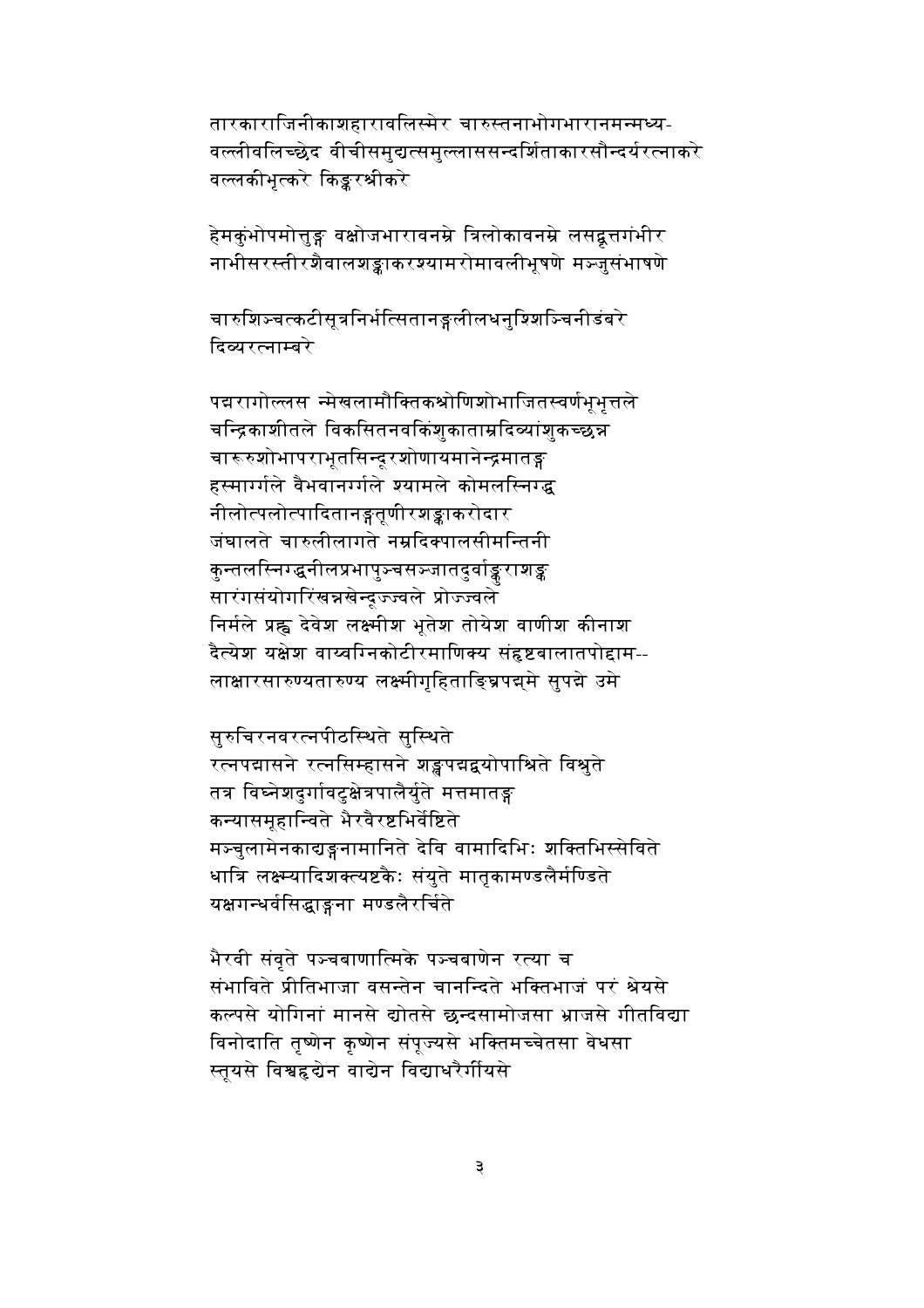श्रवणहरदक्षिणक्वाणया वीणया किन्नरैर्गीयसे यक्षगन्धर्वसिद्धाङ्गना मण्डलैरर्च्यसे

सर्वसौभाग्यवाञ्छावतीभिर् वधूभिस्सुराणां समाराध्यसे सर्वविद्याविशेषत्मकं चाटगाथा समच्चारणाकण्ठमलोल्लसद-वर्णराजित्रयं कोमलश्यामलोदारपक्षद्वयं तण्डशोभातिदरीभवत किशक तं शुकं लालयन्ती परिकीडसे

पाणिपद्मद्वयेनाक्षमालामपि स्फाटिकीं ज्ञानसारात्मकं var मालागुण पुस्तकञ्चङ्कश्चं पाशमाबिभ्रती तेन सञ्चिन्त्यसे तस्य वक्त्रान्तरात् गद्यपद्यात्मिका भारती निस्सरेत् येन वाध्वंसनादा कुतिर्भाव्यसे तस्य वश्या भवन्तिस्तियः पुरुषाः येन वा शातकंबद्युतिर्भाव्यसे सोपि लक्ष्मीसहस्रैः परिकीडते

किन्न सिद्धयेद्वपुः श्यामलं कोमलं चन्द्रचूडान्वितं तावकं ध्यायतः तस्य लीला सरोवारिधीः तस्य केलीवनं नन्दनं तस्य भद्रासनं भूतलं तस्य गीर्देवता किङ्करि तस्य चाजाकरी श्री स्वयं

सर्वतीर्थात्मिके सर्व मन्त्रात्मिके सर्व यन्त्रात्मिके सर्व तन्त्रात्मिके सर्व चक्रात्मिके सर्व शक्त्यात्मिके सर्व पीठात्मिके सर्व वेदात्मिके सर्व विद्यात्मिके सर्व योगात्मिके सर्व वर्णात्मिके सर्वगीतात्मिके सर्व नादात्मिके सर्व शब्दात्मिके सर्व विश्वात्मिके सर्व वर्गात्मिके सर्व सर्वात्मिके सर्वगे सर्व रूपे जगन्मातृके पाहि मां पाहि मां पाहि मां देवि तभ्यं नमो देवि तभ्यं नमो देवि तभ्यं नमो देवि तभ्यं नमः

```
॥ इति   श्यामला दण्डकम सम्पुर्णम  ॥
```
Encoded and proofread by P. P. Narayanaswami (swami@math.mun.ca) and srirama at navavuga.com. Avinash